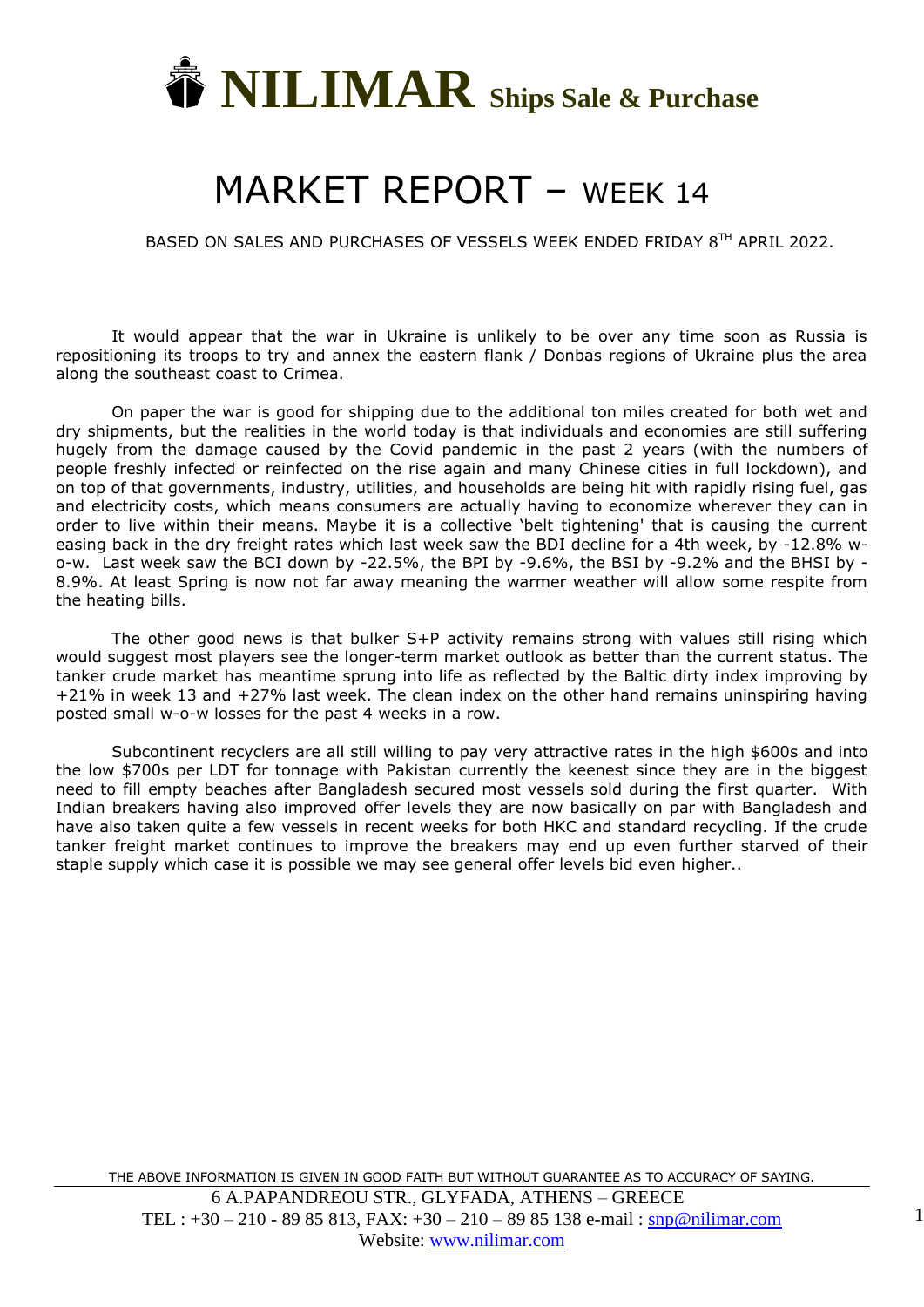## **NILIMAR Ships Sale & Purchase**

|                                    |            |                             | <b>SECOND-HAND SALES TANKERS</b>          |               |                        |                                                    |                                                                 |
|------------------------------------|------------|-----------------------------|-------------------------------------------|---------------|------------------------|----------------------------------------------------|-----------------------------------------------------------------|
| <b>VESSEL'S NAME</b>               | <b>DWT</b> | <b>YEAR</b><br><b>BUILT</b> | <b>YARD</b>                               | <b>COATED</b> | <b>PRICE</b><br>USD \$ | <b>BUYERS</b>                                      | <b>COMMENTS</b>                                                 |
| <b>FRONT FORCE</b>                 | 305,442    | 2004                        | <b>HYUNDAI, S. KOREA</b>                  | N/A           | 34.00M                 | <b>UNDISCLOSED</b>                                 | <b>ENBLOC</b>                                                   |
| <b>FRONT ENERGY</b>                | 305,318    | 2004                        | <b>HYUNDAI, S. KOREA</b>                  | N/A           | 34.00M                 |                                                    | <b>SCRUBBER</b><br><b>FITTED</b>                                |
| <b>SKS SKEENA</b>                  | 158,933    | 2006                        | HYUNDAI, S. KOREA                         | <b>EPOXY</b>  | 23.50M                 | <b>UNDISCLOSED</b>                                 | <b>BWTS FITTED</b>                                              |
| <b>BERICA</b>                      | 115,146    | 2008                        | SASEBO, JAPAN                             | N/A           | 23,00M                 | <b>UNDISCLOSED</b>                                 | <b>BWTS FITTED</b>                                              |
| <b>NEW YORK STAR</b>               | 115,000    | 2022                        | DAEHAN, S. KOREA                          | N/A           | 61.50M                 | <b>LIBYAN</b><br>(GNMTC)                           | <b>SCRUBBER &amp;</b><br><b>BWTS FITTED</b><br><b>LNG READY</b> |
| <b>STI NAUTILUS</b>                | 109,999    | 2016                        | <b>GUANGZHOU LONGXUE,</b><br><b>CHINA</b> | <b>EPOXY</b>  | 45.00M                 | <b>UNDISCLOSED</b>                                 |                                                                 |
| <b>ARDMORE</b><br><b>SEALIFTER</b> | 47,472     | 2008                        | <b>ONOMICHI, JAPAN</b>                    | <b>EPOXY</b>  | 40.00M                 | <b>GERMAN</b><br>(LEONCHARDT &<br><b>BLUMBERG)</b> | <b>ENBLOC</b>                                                   |
| <b>ARDMORE</b><br><b>SEALEADER</b> | 47,463     | 2008                        | <b>ONOMICHI, JAPAN</b>                    | <b>EPOXY</b>  |                        |                                                    | <b>BWTS FITTED</b>                                              |
| <b>ARDMORE</b><br><b>SEALANCER</b> | 47,451     | 2008                        | <b>ONOMICHI, JAPAN</b>                    | <b>EPOXY</b>  |                        |                                                    | <b>PUMPROOM</b><br><b>INCL TC BACK</b>                          |
| <b>SARANGA</b>                     | 20,938     | 2006                        | SHIN KURUSHIMA A,<br><b>JAPAN</b>         | <b>STST</b>   | 12.50M                 | <b>UNDISCLOSED</b>                                 | <b>BWTS FITTED</b>                                              |
| <b>VALE</b>                        | 19,998     | 2008                        | SEKWANG, S. KOREA                         | <b>EPOXY</b>  | 9.00M                  | <b>UNDISCLOSED</b>                                 | <b>CPP</b>                                                      |
| <b>SONGA DREAM</b>                 | 19,807     | 2010                        | FUKUOKA, JAPAN                            | <b>STST</b>   | 17.00M                 | <b>SOUTH KOREAN</b>                                | <b>SCRUBBER &amp;</b><br><b>BWTS FITTED</b>                     |

| <b>SECOND-HAND GAS</b> |            |                             |                          |            |                        |                 |                 |  |  |  |  |
|------------------------|------------|-----------------------------|--------------------------|------------|------------------------|-----------------|-----------------|--|--|--|--|
| <b>VESSEL'S NAME</b>   | <b>DWT</b> | <b>YEAR</b><br><b>BUILT</b> | <b>YARD</b>              | <b>CBM</b> | <b>PRICE</b><br>USD \$ | <b>BUYERS</b>   | <b>COMMENTS</b> |  |  |  |  |
| <b>CARAVELLE</b>       | 54,566     | 2016                        | <b>HYUNDAI, S. KOREA</b> | 82,320     | <b>71.50M</b>          | <b>JAPANESE</b> | <b>ENBLOC</b>   |  |  |  |  |
| <b>CHAPARRAL</b>       | 54,540     | 2015                        | <b>HYUNDAI, S. KOREA</b> | 82,320     | 64.90M                 |                 | <b>BBB</b>      |  |  |  |  |

|             | <b>DEMOLITION</b>    |            |                             |            |                        |                    |                 |  |  |  |  |
|-------------|----------------------|------------|-----------------------------|------------|------------------------|--------------------|-----------------|--|--|--|--|
| <b>TYPE</b> | <b>VESSEL'S NAME</b> | <b>DWT</b> | <b>YEAR</b><br><b>BUILT</b> | <b>LDT</b> | <b>PRICE</b><br>USD/LT | <b>DESTINATION</b> | <b>COMMENTS</b> |  |  |  |  |
| <b>TANK</b> | ION                  | 105,212    | 1998                        | 16,640     | 707                    | <b>PAKISTAN</b>    |                 |  |  |  |  |
| <b>GAS</b>  | FOX                  | 1,362      | 1992                        | l,150      | 600                    | <b>BANGLADESH</b>  |                 |  |  |  |  |

|             | <b>NEWBUILDINGS</b> |                                         |                        |                          |                         |                |      |  |  |  |  |  |  |
|-------------|---------------------|-----------------------------------------|------------------------|--------------------------|-------------------------|----------------|------|--|--|--|--|--|--|
| <b>TYPE</b> | <b>SIZE</b>         | <b>DELY</b>                             | <b>YARD</b>            | <b>PRICE</b><br>$USD$ \$ | <b>BUYERS</b>           | <b>UNITS</b>   | OPT. |  |  |  |  |  |  |
| <b>TANK</b> | 50,000DWT           | 03 2023                                 | <b>HYUNDAI VINASIN</b> | 39,00M                   | <b>ASIATIC LLOYD</b>    | $\overline{2}$ |      |  |  |  |  |  |  |
| <b>LNG</b>  | 180,000CBM          | MAY 2025                                | <b>SAMSUNG</b>         | 217.50M                  | <b>CELSIUS SHIPPING</b> |                |      |  |  |  |  |  |  |
| LNG         | 175,000CBM          | H <sub>2</sub> 2025-H <sub>1</sub> 2026 | DALIAN SHIPBUILDING    | 190.00M                  | CHINA MERCHANTS ENERGY  | $\overline{2}$ |      |  |  |  |  |  |  |
| LNG         | 174,000CBM          | H1 2025                                 | <b>HYUNDAI SAMHO</b>   | 224.50M                  | <b>KNUTSEN</b>          | $\overline{2}$ |      |  |  |  |  |  |  |

| <b>INDEX</b> | THIS WEEK | <b>AST WEEK</b><br>تـAS | <b>AST YEAR</b> | <b>YEARLY LOW</b> | <b>YEARLY HIGH</b> | <b>YEARLY AVERAGE</b> |
|--------------|-----------|-------------------------|-----------------|-------------------|--------------------|-----------------------|
| <b>BDTI</b>  | 10 L      |                         | 646             | 581               | 147                | 733                   |
| <b>BCTI</b>  | 898       | --                      | 56.             | 444               | 1054               | $\mathbf{r}$<br>ココム   |

THE ABOVE INFORMATION IS GIVEN IN GOOD FAITH BUT WITHOUT GUARANTEE AS TO ACCURACY OF SAYING. 6 A.PAPANDREOU STR., GLYFADA, ATHENS – GREECE TEL :  $+30 - 210 - 8985813$ , FAX:  $+30 - 210 - 8985138$  e-mail : [snp@nilimar.com](mailto:snp@nilimar.com) Website: [www.nilimar.com](http://www.nilimar.com/)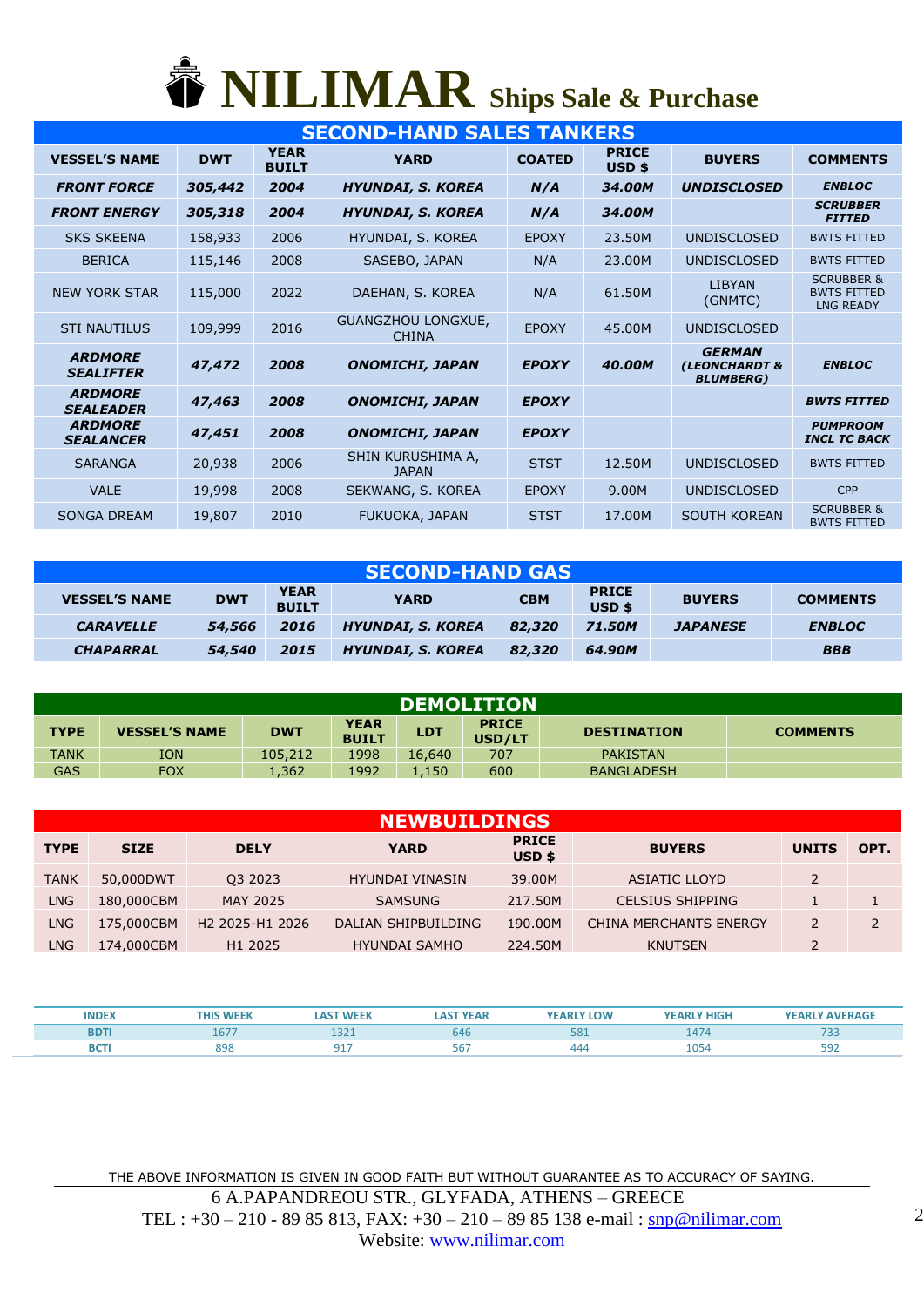

| <b>SECOND-HAND BULKERS</b>                                                                                                |            |                             |                                           |                          |                                   |                                 |                                                   |  |  |  |  |
|---------------------------------------------------------------------------------------------------------------------------|------------|-----------------------------|-------------------------------------------|--------------------------|-----------------------------------|---------------------------------|---------------------------------------------------|--|--|--|--|
| <b>VESSEL'S NAME</b>                                                                                                      | <b>DWT</b> | <b>YEAR</b><br><b>BUILT</b> | <b>YARD</b>                               | <b>GEAR</b>              | <b>PRICE</b><br>USD <sub>\$</sub> | <b>BUYERS</b>                   | <b>COMMENTS</b>                                   |  |  |  |  |
| <b>RED SAGE</b>                                                                                                           | 182,443    | 2015                        | JMU, JAPAN                                |                          | 47.50M                            | <b>UNDISCLOSED</b>              | <b>BWTS FITTED</b><br><b>ECO</b>                  |  |  |  |  |
| <b>MARAN DAWN/</b><br><b>SKY/SUN/</b><br><b>PROGRESS/</b><br><b>WISDOM/ ZENITH/</b><br><b>ASPIRATION/</b><br><b>OCEAN</b> | 114,000    | 2011<br>$-2014$             | <b>SHANGHAI</b><br><b>SHIPYARD, CHINA</b> |                          | 200.00M                           | <b>CHINESE</b>                  | <b>ENBLOC</b><br><b>SCRUBBER</b><br><b>FITTED</b> |  |  |  |  |
| <b>CMB PAUILLAC</b>                                                                                                       | 95,707     | 2012                        | IMABARI, JAPAN                            | $\overline{\phantom{a}}$ | 25.00M                            | <b>UNDISCLOSED</b>              | <b>SS DUE 08/22</b>                               |  |  |  |  |
| <b>SEA NEPTUNE</b>                                                                                                        | 81,631     | 2013                        | XIAMEN, CHINA                             | $\overline{\phantom{a}}$ | 23.00M                            | <b>TURKISH</b>                  |                                                   |  |  |  |  |
| <b>DERBY</b>                                                                                                              | 80,333     | 2011                        | STX JINHAE, S. KOREA                      |                          | 24.00M                            | <b>CHINESE</b>                  | <b>BWTS FITTED</b><br><b>TIER I</b>               |  |  |  |  |
| <b>CORAL CRYSTAL</b>                                                                                                      | 78,103     | 2012                        | SHIN KURUSHIMA,<br><b>JAPAN</b>           | <b>GLESS</b>             | 25.00M                            | <b>UNDISCLOSED</b>              | <b>BWTS FITTED</b>                                |  |  |  |  |
| <b>AQUAKNIGHT</b>                                                                                                         | 75,395     | 2007                        | UNIVERSAL, JAPAN                          | <b>GLESS</b>             | 17.00M                            | <b>UNDISCLOSED</b>              | <b>DD DUE 06/22</b>                               |  |  |  |  |
| <b>ULTRA INITIATOR</b>                                                                                                    | 62,647     | 2019                        | OSHIMA, JAPAN                             | <b>CR 4X30T</b>          | 37.00M                            | <b>CHINESE</b>                  | <b>BWTS FITTED</b><br><b>DD DUE 06/22</b>         |  |  |  |  |
| <b>TITAN II</b>                                                                                                           | 57,337     | 2009                        | STX JINHAE, S. KOREA                      | <b>CR 4X30T</b>          | 17.50M                            | <b>UNDISCLOSED</b>              | <b>BWTS FITTED</b>                                |  |  |  |  |
| <b>ORIENT LUCKY</b>                                                                                                       | 57,124     | 2010                        | <b>BOHAI, CHINA</b>                       | <b>CR 4X30T</b>          | 17.90M                            | <b>GREEK</b>                    | <b>BWTS FITTED</b>                                |  |  |  |  |
| <b>ASL MERCURY</b>                                                                                                        | 56,899     | 2010                        | <b>JIANGSU HANTONG,</b><br><b>CHINA</b>   | <b>CR 4X36T</b>          | 16.00M                            | <b>UNDISCLOSED</b>              | <b>BWTS FITTED</b>                                |  |  |  |  |
| <b>ERATIOS</b>                                                                                                            | 54,683     | 2011                        | ZHEJIANG JIANTIAO,<br><b>CHINA</b>        | <b>CR 4X30T</b>          | 17.60M                            | <b>UAE BASED</b>                | <b>BWTS FITTED</b>                                |  |  |  |  |
| <b>ENY</b>                                                                                                                | 53,525     | 2006                        | IWAGI ZOSEN, JAPAN                        | <b>CR 4X30T</b>          | 17.20M                            | <b>MIDDLE EASTERN</b>           | <b>BWTS FITTED</b>                                |  |  |  |  |
| <b>SEASTAR EMPRESS</b>                                                                                                    | 35,000     | 2011                        | NANTONG JINGHUA,<br><b>CHINA</b>          | <b>CR 4X30T</b>          | 16.30M                            | <b>NORWEGIAN</b><br>(VEGA BULK) | <b>BWTS FITTED</b><br>TIER II                     |  |  |  |  |
| <b>STRATEGIC</b><br><b>ENCOUNTER</b>                                                                                      | 33,000     | 2010                        | ZHEJIANG ZHENGHE,<br><b>CHINA</b>         | <b>CR 4X30T</b>          | 14.20M                            | <b>TURKISH</b>                  |                                                   |  |  |  |  |
| <b>PROMISE 3</b>                                                                                                          | 32,312     | 2010                        | SAMHO, S. KOREA                           | <b>CR 4X30T</b>          | 17.20M                            | <b>UNDISCLOSED</b>              | <b>BWTS FITTED</b><br><b>TIER II</b>              |  |  |  |  |
| <b>AFRICAN HAWK</b>                                                                                                       | 27,101     | 2004                        | NEW CENTURY, CHINA                        | <b>CR 4X30T</b>          | 11.00M                            | <b>UNDISCLOSED</b>              | <b>OHBS</b><br><b>DD/BWTS DUE</b><br>06/22        |  |  |  |  |
| <b>STELLAR TOLEDO</b>                                                                                                     | 16,765     | 2003                        | SHIN KOCHI, JAPAN                         | <b>CR 2X30T</b>          | 6.50M                             | <b>TURKISH</b>                  |                                                   |  |  |  |  |

| <b>SECOND-HAND TWEEN / MPP / GENERAL CARGO)</b> |            |                             |                                 |             |                          |               |                 |  |  |  |
|-------------------------------------------------|------------|-----------------------------|---------------------------------|-------------|--------------------------|---------------|-----------------|--|--|--|
| <b>VESSEL'S NAME</b>                            | <b>DWT</b> | <b>YEAR</b><br><b>BUILT</b> | <b>YARD</b>                     | <b>GEAR</b> | <b>PRICE</b><br>$USD$ \$ | <b>BUYERS</b> | <b>COMMENTS</b> |  |  |  |
|                                                 |            |                             | - NO SALES REPORTED THIS WEEK - |             |                          |               |                 |  |  |  |

|             | <b>DEMOLITION</b>    |            |                             |            |                        |                    |                 |  |  |  |  |
|-------------|----------------------|------------|-----------------------------|------------|------------------------|--------------------|-----------------|--|--|--|--|
| <b>TYPE</b> | <b>VESSEL'S NAME</b> | <b>DWT</b> | <b>YEAR</b><br><b>BUILT</b> | <b>LDT</b> | <b>PRICE</b><br>USD/LT | <b>DESTINATION</b> | <b>COMMENTS</b> |  |  |  |  |
| <b>BULK</b> | <b>SUNBEAM</b>       | 171.199    | 2000                        | 21,018     | 715.                   | <b>PAKISTAN</b>    |                 |  |  |  |  |

|             | <b>NEWBUILDINGS</b> |                |                        |                        |                          |              |      |  |  |  |  |  |
|-------------|---------------------|----------------|------------------------|------------------------|--------------------------|--------------|------|--|--|--|--|--|
| <b>TYPE</b> | <b>SIZE</b>         | <b>DELY</b>    | <b>YARD</b>            | <b>PRICE</b><br>USD \$ | <b>BUYERS</b>            | <b>UNITS</b> | OPT. |  |  |  |  |  |
| <b>BULK</b> | 63,500DWT           | AUG - NOV 2024 | <b>NANTONG XIANGYU</b> | 32.00M                 | HUAXIA FINANCIAL LEASING |              |      |  |  |  |  |  |

| <b>INDEX</b> | <b>THIS WEEK</b> | <b>LAST WEEK</b> | <b>LAST YEAR</b> | <b>YEARLY LOW</b> | <b>YEARLY HIGH</b> | <b>YEARLY AVERAGE</b> |
|--------------|------------------|------------------|------------------|-------------------|--------------------|-----------------------|
| <b>BDI</b>   | 2055             | 2357             | 2085             | 1381              | 5526               | 3031                  |
| <b>BCI</b>   | 1444             | 1864             | 2883             | 891               | 10112              | 3957                  |
| <b>BPI</b>   | 2777             | 3073             | 2003             | 1796              | 4327               | 3126                  |
| <b>BSI</b>   | 2502             | 2755             | 1780             | 1594              | 3584               | 2652                  |
| <b>BHSI</b>  | 1544             | 1695             | 1049             | 990               | 2057               | 1542                  |

THE ABOVE INFORMATION IS GIVEN IN GOOD FAITH BUT WITHOUT GUARANTEE AS TO ACCURACY OF SAYING. 6 A.PAPANDREOU STR., GLYFADA, ATHENS – GREECE TEL :  $+30 - 210 - 8985813$ , FAX:  $+30 - 210 - 8985138$  e-mail : [snp@nilimar.com](mailto:snp@nilimar.com) Website: [www.nilimar.com](http://www.nilimar.com/)